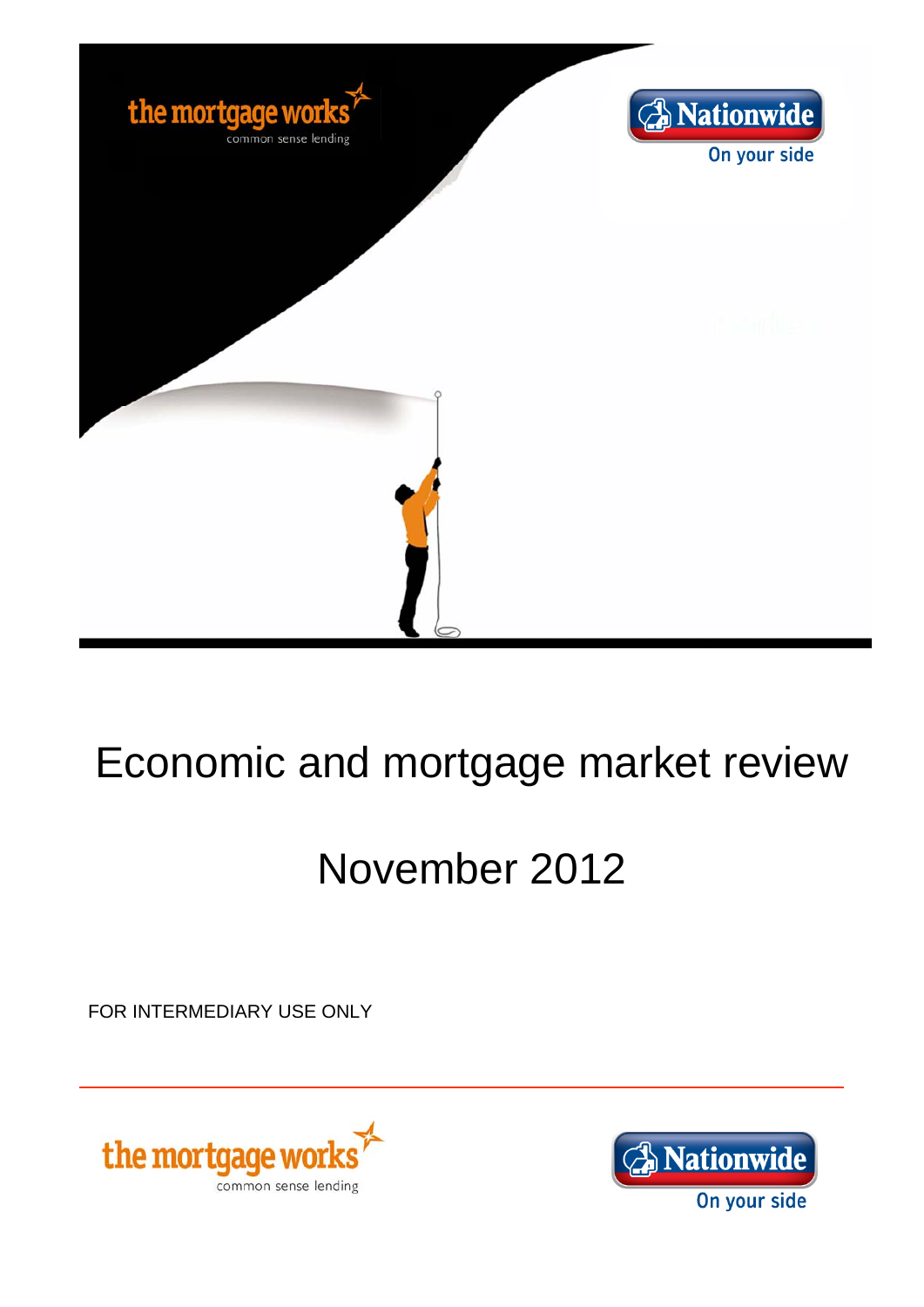### **Economy**

#### **UK economic growth confirmed at 1%**

The UK economy grew by 1% between July and September, latest official figures have confirmed. In October, the Office for National Statistics' first estimate showed the surprisingly strong growth, bringing to an end a nine-month long recession. The Olympic Games helped to boost growth over the summer. The new figures also showed the economy contracted by 0.1% compared with a year earlier, whereas the previous estimate had shown flat growth. An important factor behind the strong growth in the third quarter was consumer spending, which grew by 0.6% - the strongest rate for more than two years. The contraction in the construction sector was revised to show a slightly steeper drop. (BBC 27/11)

#### **Mark Carney named new Bank of England governor**

Mark Carney has been named as the new governor of the Bank of England by Chancellor George Osborne. Mr Carney, the governor of the Canadian central bank, will serve for five years and will hold new regulatory powers over banks. He was a surprise choice for the head of the UK's central bank and had previously ruled himself out. Current governor Sir Mervyn King steps down from the post next June. Sir Mervyn said Mr Carney represented "a new generation of leadership for the Bank of England, and is an outstanding choice to succeed me". (BBC 26/11)

#### **Bank of England cuts UK growth forecast for 2013**

The Bank of England has cut its growth forecast for next year to about 1% from nearer 2%, and said recovery will be "slow and protracted". It now thinks that the economy will not get back to pre-crisis levels until 2015, two years later than it previously predicted. The Bank also believes inflation will remain higher for longer. It forecast that inflation would not now fall towards the government's 2% target until mid-2013, rather than in the first half of next year as previously thought. (BBC 14/11)

#### **Sir Mervyn King warns risk from eurozone has grown**

The risk posed by the eurozone has grown, the departing Bank of England governor Sir Mervyn King has warned. The governor said problems in the eurozone, as well as the US and Asia, lay behind the Bank's recent pessimism about UK growth prospects in 2013-14. (BBC 27/11)

#### **Bank of England split on quantitative easing impact**

One member of the Bank of England's Monetary Policy Committee voted for more quantitative easing (QE) earlier this month, meeting notes have shown. The minutes of the November meeting also showed that "views differed over the exact impact" of QE. David Miles voted to inject a further £25bn into the UK economy, over and above the £375bn already committed under the asset purchase programme. The eight other members voted not to inject more money. However, all nine members of the committee voted in favour of keeping interest rates at a record low of 0.5%. (BBC 21/11)



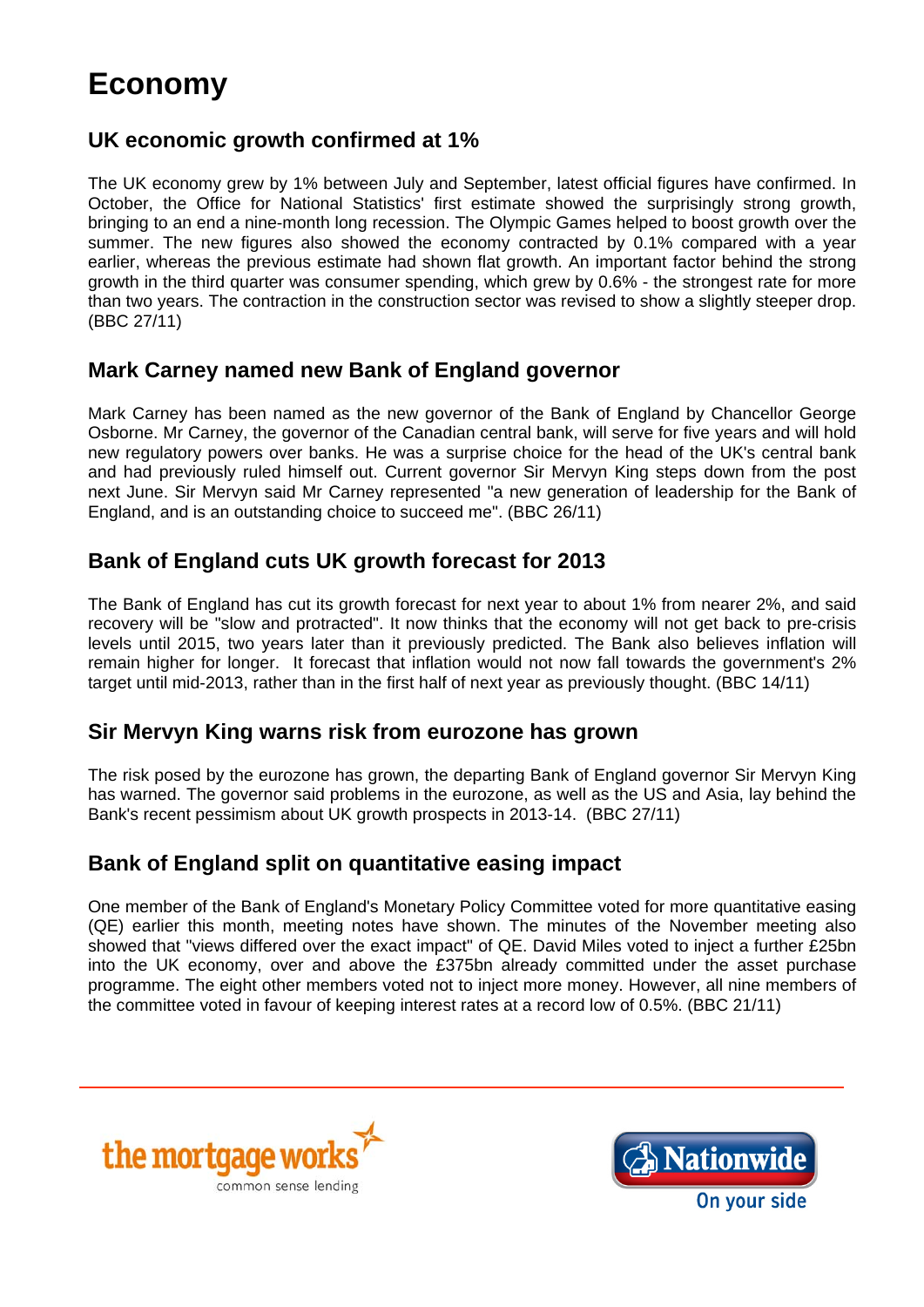#### **UK unemployment falls to 2.51 million, ONS says**

The number of people out of work in the UK has fallen to its lowest total for more than a year. Unemployment fell by 49,000 to 2.51 million in the three months to September, taking the jobless rate to 7.8% from 7.9%. The Office for National Statistics said that almost all the 49,000 fall was due to a decline in youth unemployment. But the ONS said that the claimant count rose by 10,100 last month to 1.58 million, the highest since July. The unemployment total is now 110,000 lower than for the July-September quarter last year, the ONS said. (BBC 14/11)

#### **UK inflation rate rises to 2.7% in October**

The UK's inflation rate rose sharply following an increase in tuition fees and food prices. The Office for National Statistics (ONS) said the rate of Consumer Prices Index (CPI) inflation rose to 2.7% in October, up from 2.2% the month before. It said education costs rose by 19.1% last month after the government lifted the cap on university fees. The Retail Prices Index (RPI) measure of inflation which includes housing costs - rose to 3.2% from 2.6%. (BBC 13/11)

#### **UK Manufacturing down 1% year-on-year**

The manufacturing index, which specifically measures factory output, rose 0.1% in September compared with August, but fell 1% year-on-year. (BBC 6/11)

A separate PMI survey for manufacturing indicated that the sector shrank in October for the sixth month in a row, while the survey of the construction sector found that while output was slightly higher, new work and employment shrank. (BBC 5/11)

#### **UK construction output fell further in September**

UK construction activity fell 13.1% in September from a year ago, as the sector's downturn steepened, ONS figures have shown. The month saw further big drops in new building by the commercial and public sectors (excluding infrastructure projects), both of which were down by a fifth from a year ago. House building saw a 5% bounce in the month but remains 12% below a year ago. (BBC 9/11)

#### **Retail sales weak and empty shop rate highest in 15 months**

More than one in 10 shops is empty, according to the British Retail Consortium (BRC), the highest since it began collecting data on occupancy levels of High Street premises. The BRC survey also said that overall footfall dropped by 0.4% on a year ago in the three months to October, with a big drop-off in numbers in October itself, when numbers fell by 2.6%. The findings echo those from the ONS, which showed retail sales fell 0.8% in October. (BBC 19/11)

#### **UK service sector growth 'weakest in almost two years'**

Activity in the UK service sector grew at its slowest pace in almost two years in October, the PMI services index from Markit/CIPS survey has suggested. (BBC 5/11)



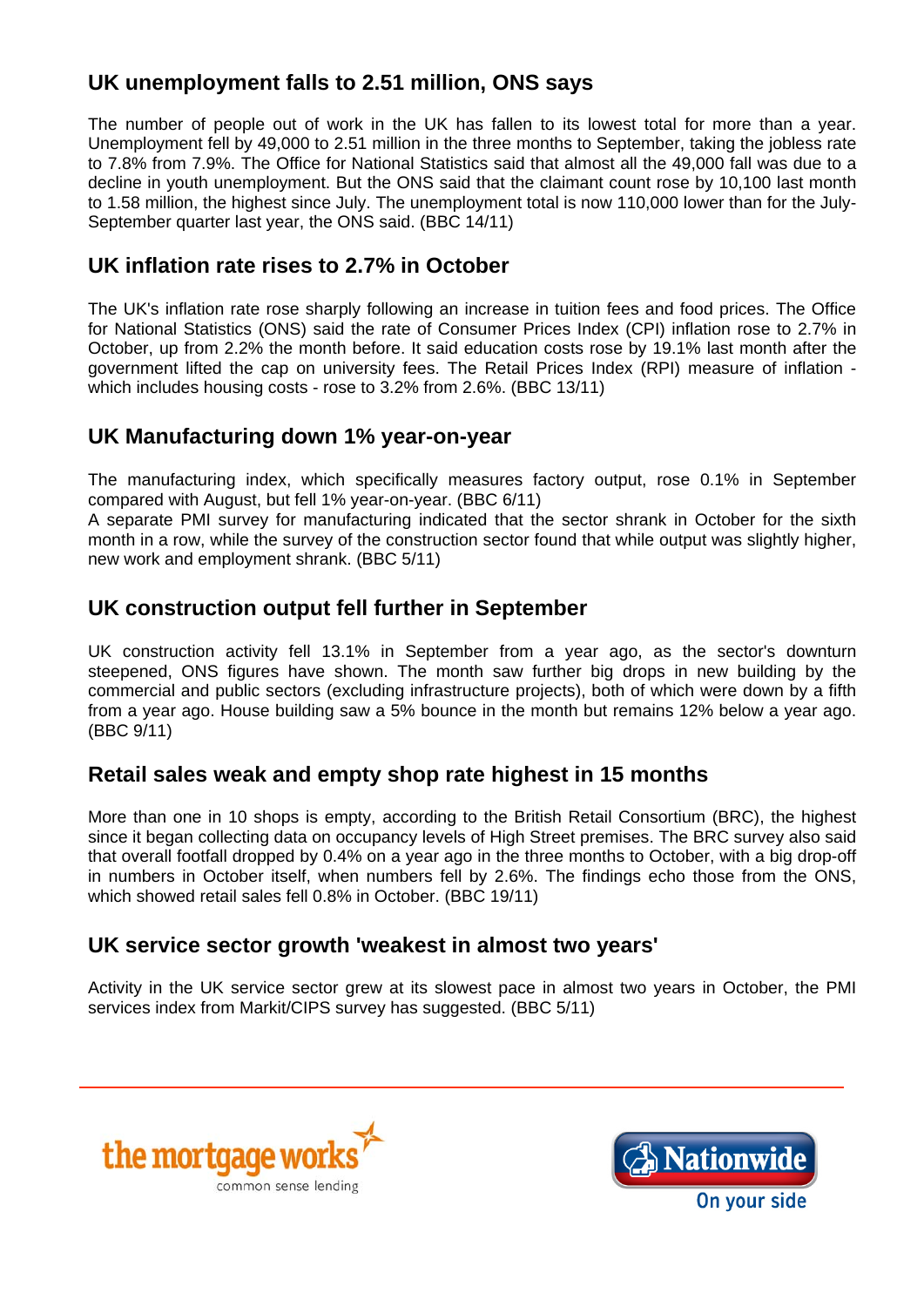## **Mortgage and housing market**

#### **Increase in approvals**

Seasonally adjusted house purchase approvals picked up to 53,000 cases in October, from 50,400 in September. This was the highest level of activity since the start of the year. There was also a slight pick up in remortgage activity from 28,600 to 29,400 cases, although activity remains weaker than the same period last year. Gross advances, at £12.8bn, were up from £11.4bn in September. (Nationwide summary of BoE results)

#### **UK house prices unchanged in November**

| House Price Indices | Monthly % Change in Prices |        |        |     |           |
|---------------------|----------------------------|--------|--------|-----|-----------|
|                     | Aug                        | Sep    | Oct    | Nov | 'Yr on Yr |
| Nationwide          | +1.1                       | $-0.4$ | 0.6    | 0.0 | $-1.2$    |
| <b>Halifax</b>      | $-0.4$                     | $-0.4$ | $-0.7$ | n/a | -1.5      |
| <b>HMLR</b>         | 0.0                        | $-0.3$ | -0.3   | n/a |           |

Commenting on the figures, Robert Gardner, Nationwide's Chief Economist, said: "The annual rate of house price inflation remained in negative territory for the ninth month in a row in November. However, the pace of decline remained extremely slow, with prices just 1.2% below the level prevailing in November 2011. "The predominant theme remains one of stability. Indeed, UK house prices were unchanged over the month in November, after taking account of normal seasonal factors. Moreover, annual price growth has remained in a narrow band between +1.5% and -1.5% on all but two occasions over the past two years.

Our view is that house prices are likely to remain broadly flat or decline modestly over the next twelve months". (Nationwide 29/11)

#### **CML data shows lowest possessions number since 2007**

CML data showed that arrears remained broadly stable in the third quarter of the year, while the number of properties taken into possession – at 8,200 – was the lowest quarterly total since 2007.

The decline in the number of homes taken into possession shows that lenders are continuing to assess carefully the needs of borrowers, and that keeping them in their homes where possible remains the priority. Lenders, borrowers and money advisers are collaborating effectively to help the majority of customers through a temporary period of payment difficulty.

At the end of the third quarter, the number of mortgages with arrears of 2.5% or more of the outstanding balance nudged up to 159,100, from 158,700 at the end of the preceding three months. But the total was lower than the 165,300 in arrears at the end of the same quarter a year earlier. [The percentage of mortgages which were more than 3 months in arrears was unchanged from Q2 at 1.93%, but lower than the 2.06% registered a year earlier. For BTL the figure was 1.22%, down from 1.44% a year earlier – Nationwide analysis of CML results.



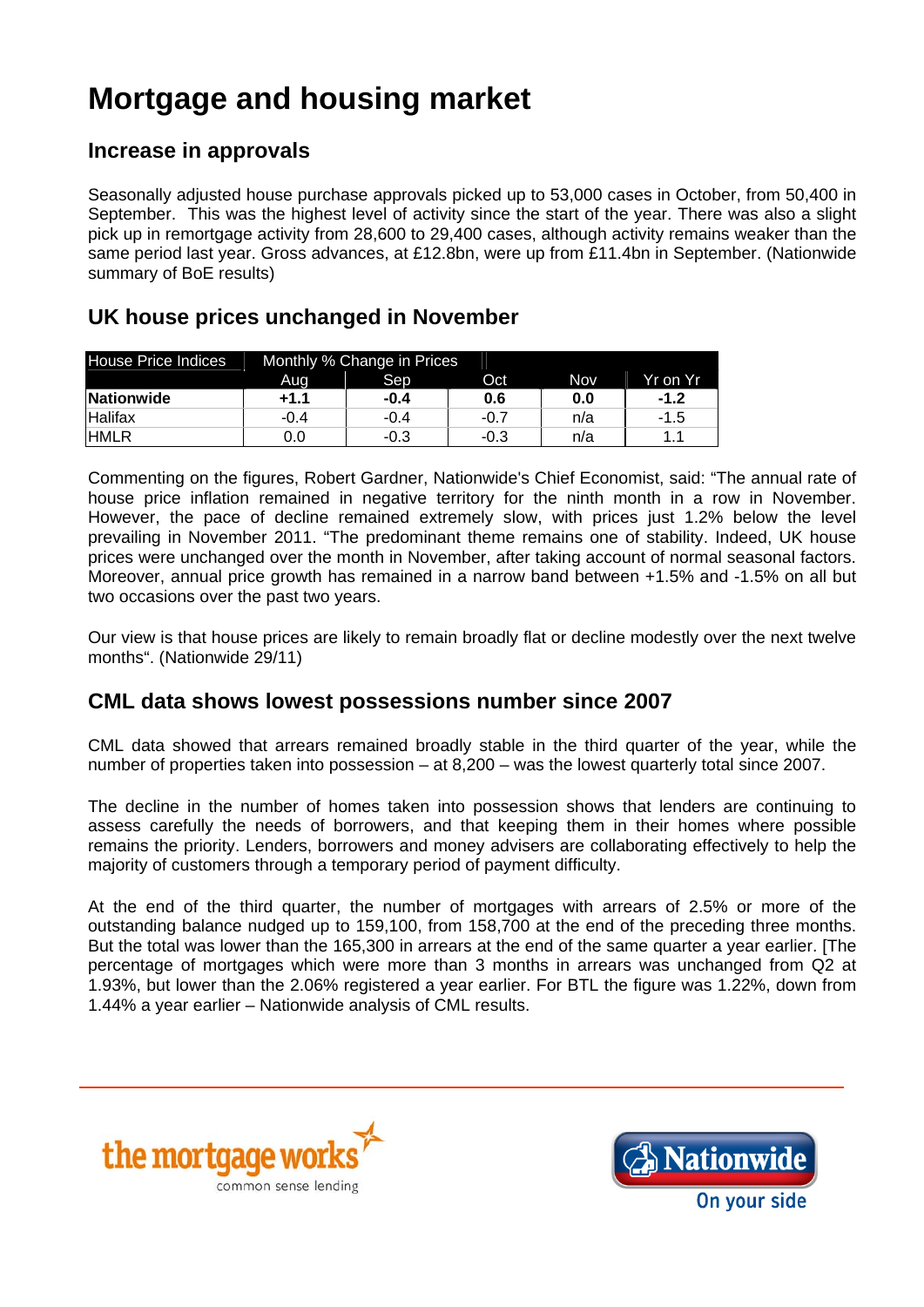In the first nine months of this year, a total of 26,300 properties were taken into possession, 8% fewer than over the same period in 2011. At the end of the third quarter, the possession rate stood at 0.06% in the owner-occupied sector and at 0.13% in the buy-to-let sector, giving an overall rate of 0.07%. (CML 14/11)

#### **CML Market commentary**

There are signs that the market weakness of recent months may be coming to an end. House purchase and remortgage activity are both likely to have picked up in October, in keeping with the underlying improvement in Bank of England approvals data over recent months.

Special factors have distorted the monthly pattern of house purchase activity, but the underlying picture appears to have settled into a pattern of modest year-on-year growth.

By contrast, remortgage activity had been very subdued through 2012, with low back book rates limiting incentives to refinance onto new deals. However, over recent months the cumulative effect of increases in SVRs by some mortgage firms and more competitive mortgage deals – on the back of better funding conditions – appears to have re-kindled some remortgaging appetite.

While this is from a low base - it does suggest that remortgage activity may act as less of a drag on overall lending going forwards.

An important development for the market is that the upward pressure on new mortgage rates evident during the first half - has shown signs of abating in recent months.

As the Bank of England notes in its recent Inflation Report, average rates on fixed rate mortgage products - which represent about two thirds of new mortgage lending - have eased back lately. This reflects improvements in European funding conditions more generally and Funding for Lending Scheme effects. While much of the initial impact has focused around lower LTVs, there has been greater competition at higher LTVs and also some firms newly offering high LTV products.

But it is early days for the FLS, and the Bank rightly continues to urge caution regarding the likely scale and timing of FLS effects.

An important factor relevant to the longer-term impact of FLS will be the extent to which household demand - still constrained by the wider pressure on household finances - picks up in response. While a dramatic improvement seems unlikely, the latest RICS survey, reporting the strongest reading for house buyer interest in nearly three years, has been interpreted as an encouraging sign by some commentators. (CML 20/11)